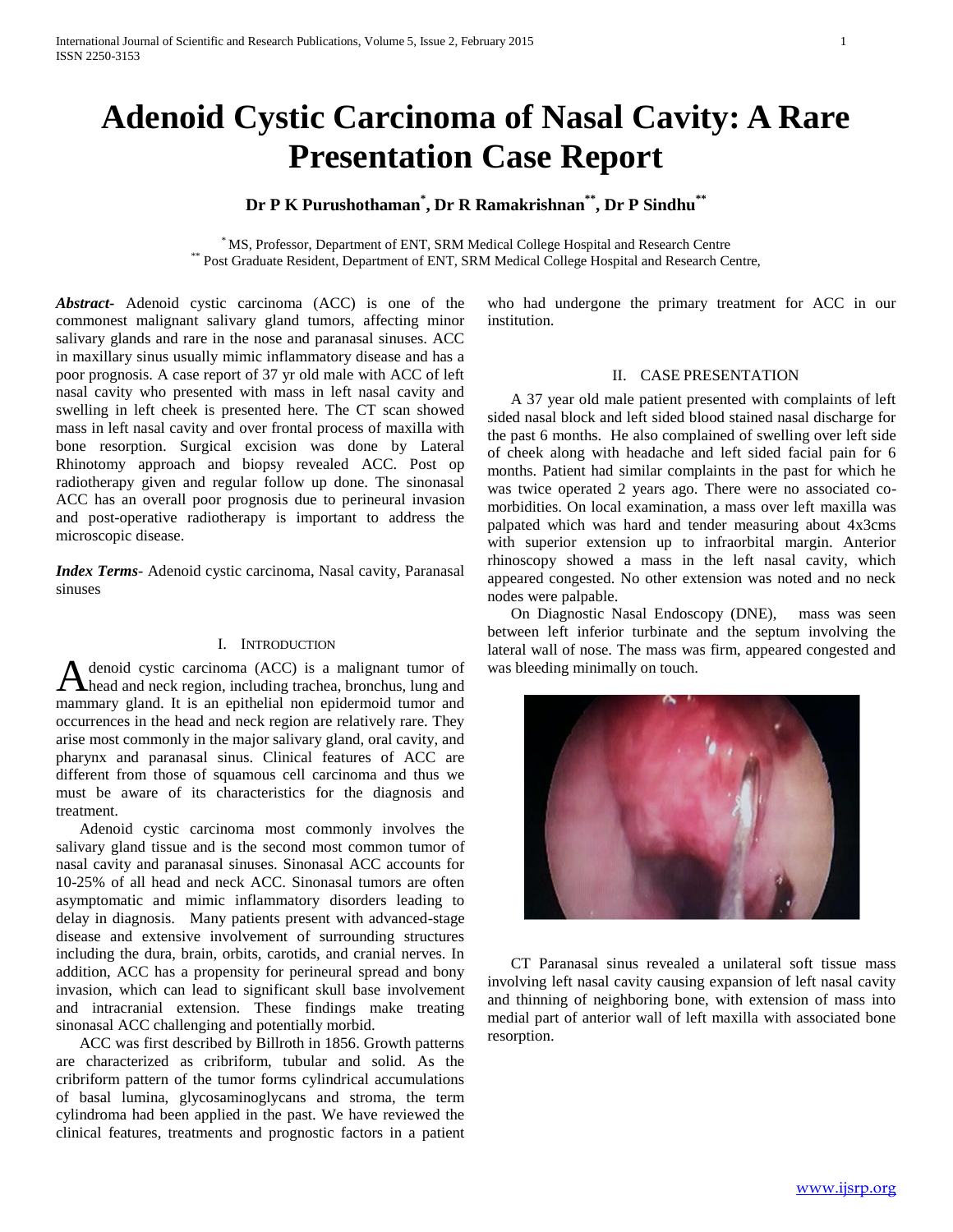

 Patient was taken up for elective surgery under general anaesthesia. Tumour was approached by left Lateral Rhinotomy (Moure's incision). The mass was delineated completely. The mass was found involving the lamina papyracea, frontal process of maxilla, medial part of anterior wall of left maxilla below the infraorbital rim. The orbit was lifted and the anterior ethmoid artery was ligated. Periorbita was found intact. The whole mass was removed in toto along with lamina papyracea, eroded frontal process of maxilla, eroded anterior wall of maxilla and sent for histopathological examination (HPE). After removal of the mass, the bony walls were drilled thoroughly.



 HPE reported the specimen as Adenoid Cystic Carcinoma. The histological examination revealed malignant neoplasm in cribriform, tubular and focally solid pattern in myxoid and hyalinised stroma. The tumor cells showed hyperchromatic ovoid nuclei and scanty cytoplasm with peripheral pallisading. Spaces in the tubules contained basophilic mucinous material. The tumor was infiltrating into the bone, surrounding adipose tissue, skeletal muscle and focally showed perineural invasion. Rare mitosis was seen. The tumor was staged as a Stage IV tumor (T4N0M0).

 The patient was sent for Radiation therapy following surgery after 3 weeks. A total of 30 cycles (60Gy) was given over 6 weeks. After completion of radiotherapy he is on regular followup at monthly intervals. Patient is asymptomatic and post

operative DNE shows nasal cavity free from tumor. There were no neck nodes palpable.

## III. DISCUSSION

 ACC is a minor salivary gland tumor that can arise in nasal cavity and paranasal sinuses and the second most common malignancy next to squamous cell carcinoma.<sup>1, 2</sup> Maxillary sinus is most common site for ACC followed by nasal cavity.<sup>1, 3, 4</sup> There are studies which indicate that surgery followed by radiotherapy is the most common treatment for patients with sinonasal ACC, which was the treatment given in our case.  $5, 6$ Though ACC is considered a radiosensitive tumor, it should be always combined with surgery because radiotherapy can give adequate clearance of positive margins left behind after surgery.<sup>8</sup> The recurrence rate after surgery is due to perineural invasion. Overall 5-year survival rates for patients with sinonasal ACC from 50% to 86% have been reported.<sup>1, 4, 9</sup>

 Spiro et al observed patients with ACC of maxillary sinus had advanced disease due to tissue and bony invasion.<sup>9</sup> The cause of pain is due to neoplastic cell neurotropism and this was a significant complaint in our patient also.<sup>10</sup> Reccurence and decrease in survival rate is due to intraneural, perineural infiltration and positive margins.<sup>11</sup> Solid variant shows greater aggressiveness.<sup>12</sup> The Prognosis of ACC tumor is influenced by its location with tumors of maxillary region having the worst prognosis.<sup>11</sup>

 Recently, numerous studies have shown benefit with locoregional control and long survival for ACC patients when surgery and radiotherapy are combined, especially for those with unfavorable prognosticators such as advanced lesion.<sup>13, 14</sup> Therefore, some authors postulate that postoperative radiation likely delays rather than prevents recurrence. <sup>9, 15</sup> The rate of recurrence for solid tumors is 100% and low grade variants are 59-89%. Irrespective of surgery and radiotherapy, the overall recurrence rate of sinonasal ACC is 65%.The distant metastasis is usually seen in lung and bone, which is around 35-50%. The 10 year survival rate is usually less than 20%.

#### **CONCLUSION**

 Thus ACC is a rare tumor and most patients present in a late stage. The prognostic factors are based on site, stage, histopathological subtype of the tumor. Poor prognostic indicators are solid type, grading, skull base and neural invasion. High index of suspicion is required for early diagnosis and optimal management.

#### **REFERENCES**

- [1] Rhee CS, Won TB, Lee CH, et al. Adenoid cystic carcinoma of the sinonasal tract: treatment results. Laryngoscope. 2006; 116:982-986.
- [2] Cruz Perez DE, Pires FR, Lopes MA, de Almeida OP, Kowalski LP. Adenoid cystic carcinoma and mucoepidermoid carcinoma of the maxillary sinus: report of a 44-year experience of 25 cases from a single institution. J Oral Maxillofac Surg. 2006; 64: 1592–1597.
- [3] Dulguerov P, Jacobsen MS, Allal AS, Lehmann W, Calcaterra T. Nasal and paranasal sinus carcinoma: are we making progress? A series of 220 patients and a systematic review. Cancer. 2001;92:3012-3029.